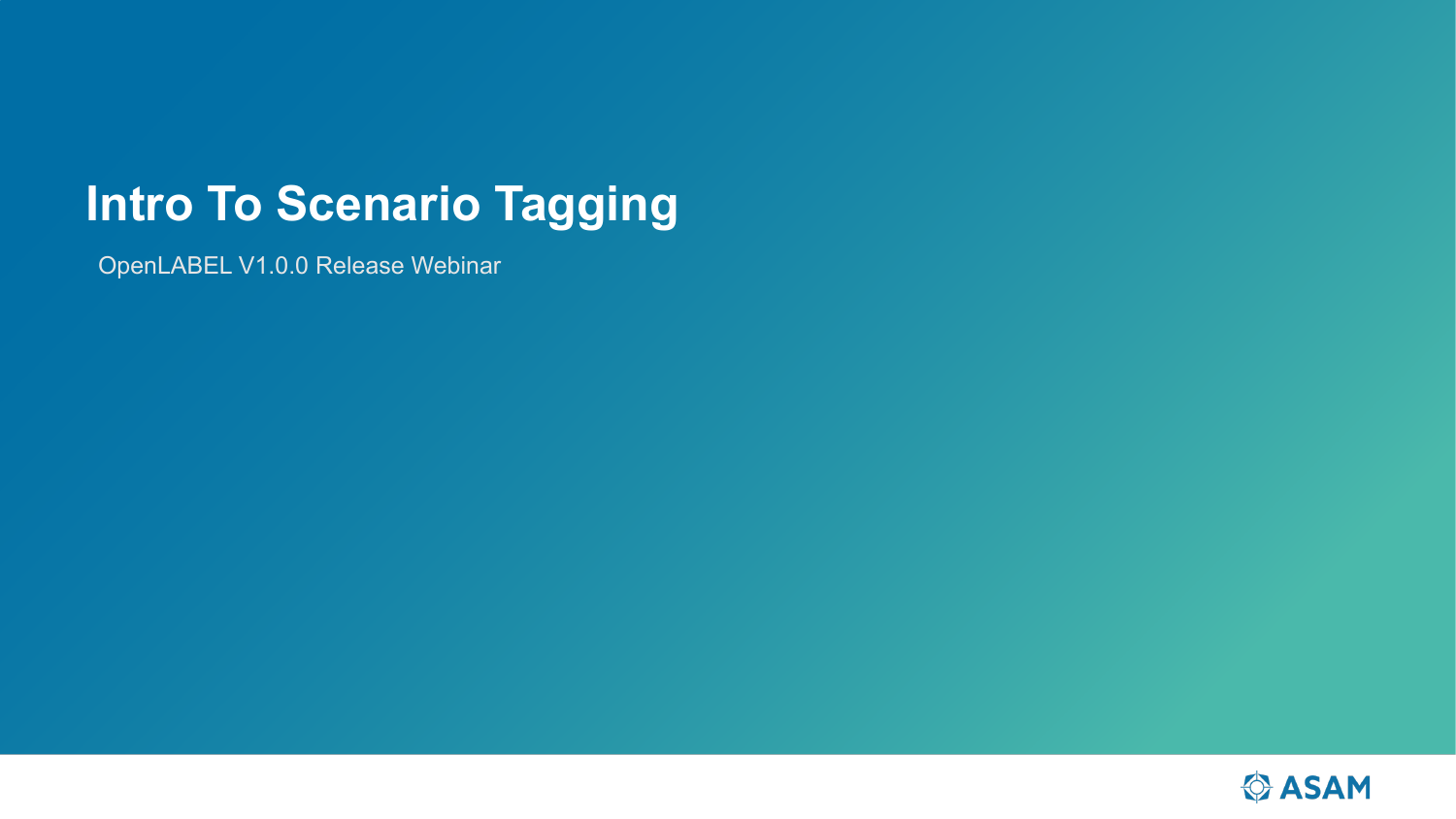# **Intro to Scenario Tagging** OpenLABEL V1.0.0



#### Documentation:

- Presents the ontology providing the set of standardized ASAM OpenLABEL scenario tags.
- Explains the semantics and the logic governing the semantics of the ASAM OpenLABEL scenario tags.
- Documents the annotation schema to which valid ASAM OpenLABEL scenario tagging annotation instances should conform to.
- Explains the mechanisms that govern the reference to external knowledge repositories, such as ontologies, that organize and define the semantics of the labels.

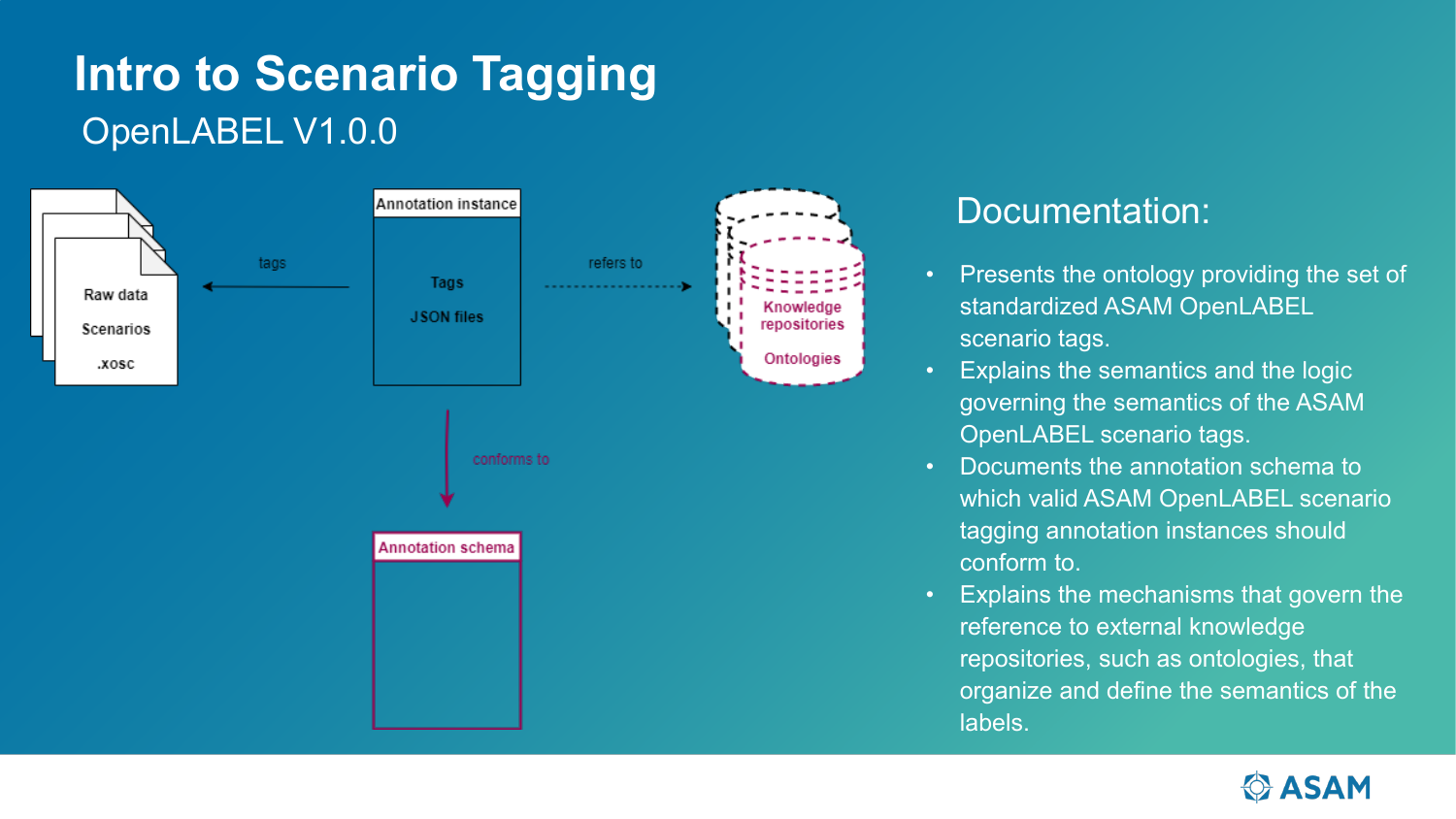## **OpenLABEL V1.0.0 Scenario Tagging**



**ASAM** Association for Standardization of<br>Automation and Measuring Systems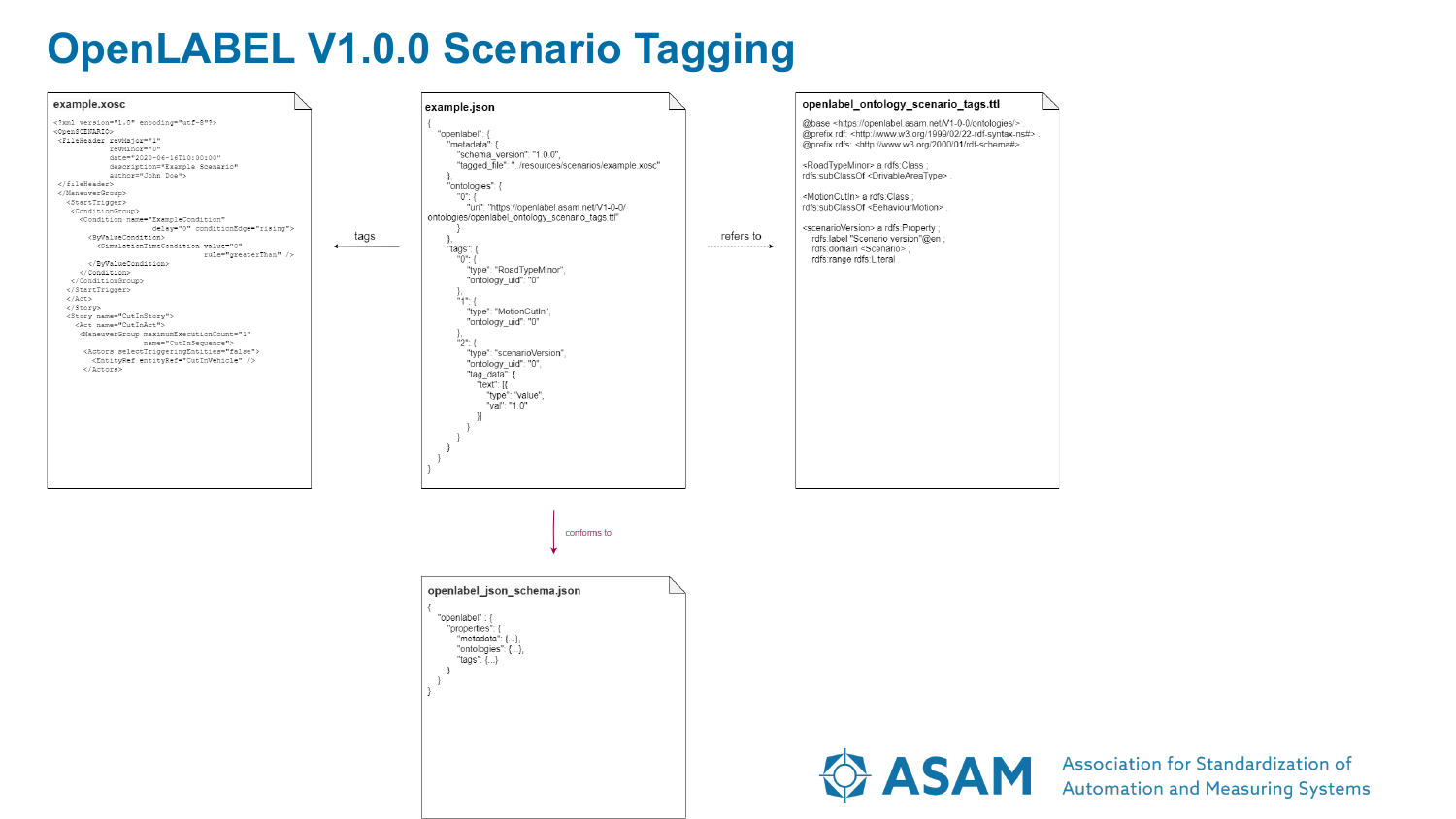### **JSON Schema Scenario Tagging Structure** OpenLABEL V1.0.0



Figure 64. ASAM OpenLABEL labeling structure

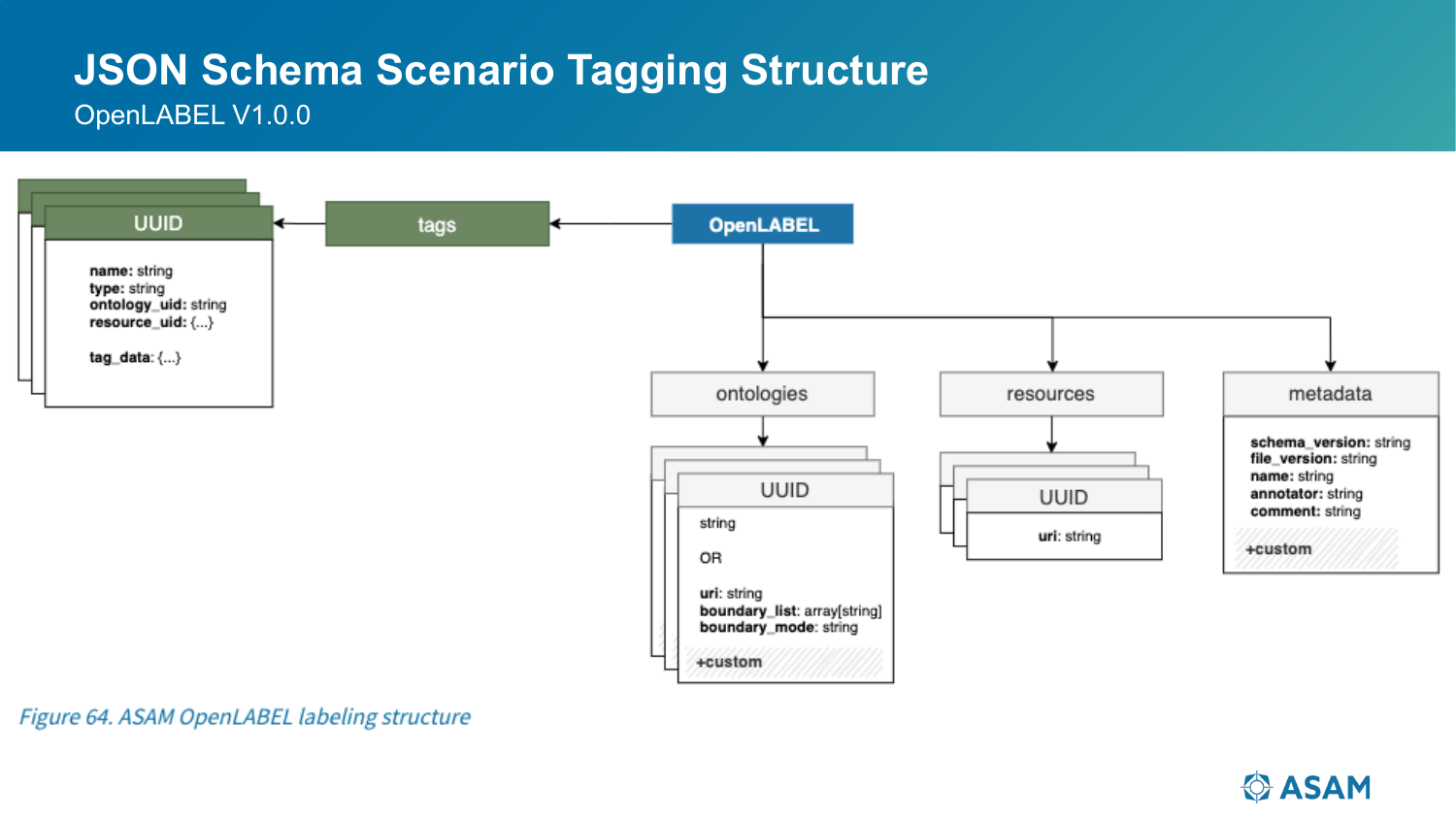### **Scenario Tagging Standardized Tags**

Tags are delivered as a file expressed in RDF Turtle Syntax

| <b>ODD Tags</b>                                                                                                                                                                                                                                                                                                 | <b>Behaviour Tags</b>                                                                                                                                                   | <b>Admin Tags</b>                                                                                                                                                                                  |
|-----------------------------------------------------------------------------------------------------------------------------------------------------------------------------------------------------------------------------------------------------------------------------------------------------------------|-------------------------------------------------------------------------------------------------------------------------------------------------------------------------|----------------------------------------------------------------------------------------------------------------------------------------------------------------------------------------------------|
| <b>Operational Domain Design</b><br><b>(ODD) tags: ODD tags describe</b><br>the environmental conditions and<br>road features present in a<br>scenario, such as rainfall and<br>junction. The ASAM OpenLABEL<br>ODD tags are aligned with and<br>share their definitions with the BSI<br>PAS 1883 ODD Taxonomy, | <b>Behavior tags: Behavior tags</b><br>describe the types of road users<br>and the behaviors exhibited by<br>them in a scenario, such as a<br>pedestrian who is walking | <b>Administration tags:</b><br>Administration tags describe things<br>about a scenario which cannot or<br>may not easily be derived from a<br>scenario, such as the creation date<br>of a scenario |